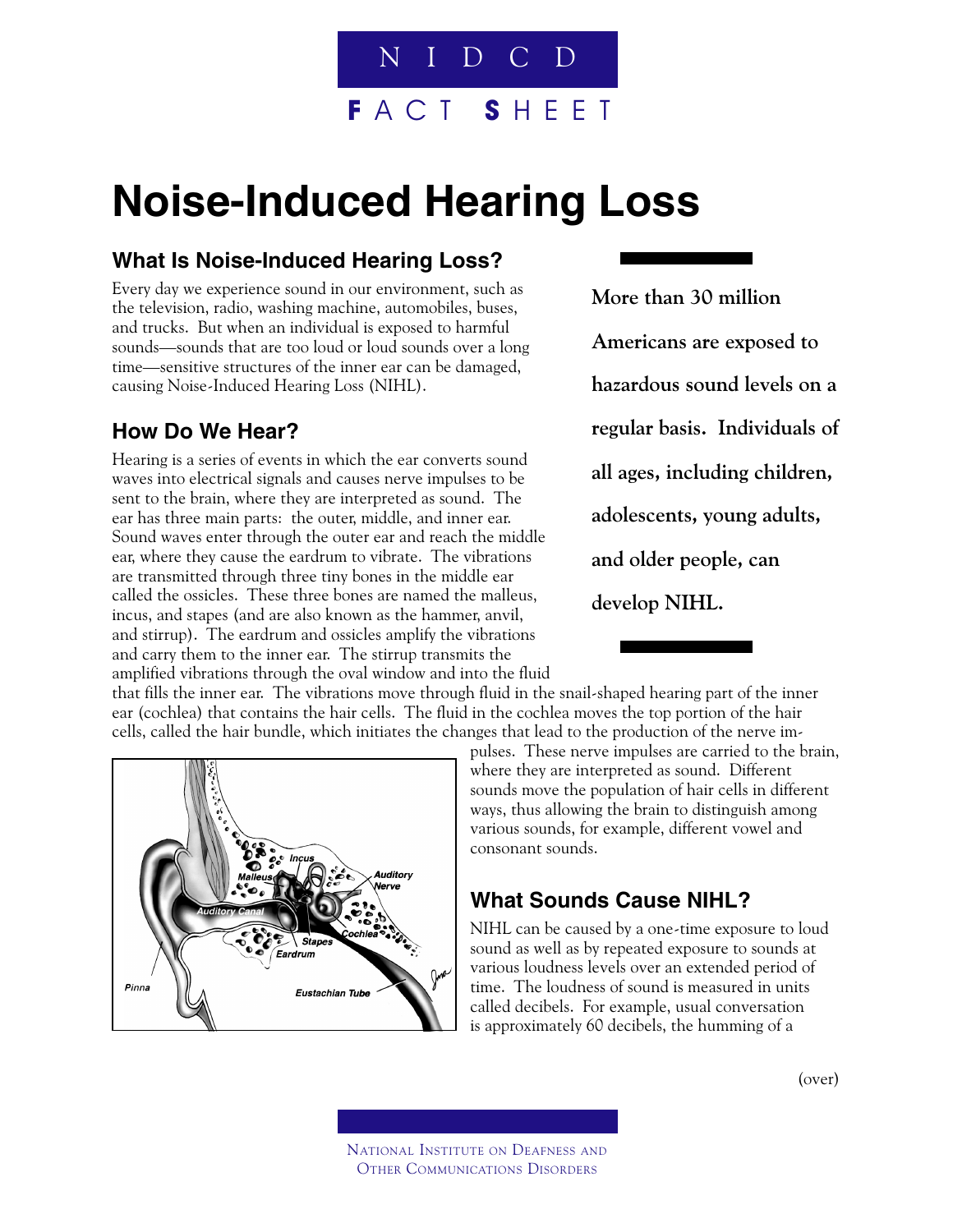refrigerator is 40 decibels, and city traffic noise can be 80 decibels. Examples of sources of loud noises that cause NIHL are motorcycles, firecrackers, and small arms fire, all emitting sounds from 120 to 140 decibels. Sounds of less than 75 decibels, even after long exposure, are unlikely to cause hearing loss.

Exposure to harmful sounds causes damage to the sensitive hair cells of the inner ear and to the nerve of hearing. These structures can be injured by noise in two different ways: from an intense brief impulse, such as an explosion, or from continuous exposure to noise, such as that in a woodworking shop.

#### **What Are the Effects of NIHL?**

The effect from impulse sound can be instantaneous and can result in an immediate hearing loss that may be permanent. The structures of the inner ear may be severely damaged. This kind of hearing loss may be accompanied by tinnitus, an experience of sound like ringing, buzzing, or roaring in the ears or head, which may subside over time. Hearing loss and tinnitus may be experienced in one or both ears, and tinnitus may continue constantly or intermittently throughout a lifetime.

The damage that occurs slowly over years of continuous exposure to loud noise is accompanied by various changes in the structure of the hair cells. It also results in hearing loss and tinnitus. Exposure to impulse and continuous noise may cause only a temporary hearing loss. If the hearing recovers, the temporary hearing loss is called a temporary threshold shift. The temporary threshold shift largely disappears within 16 hours after exposure to loud noise.

Both forms of NIHL can be prevented by the regular use of hearing protectors such as earplugs or earmuffs.

#### **What Are the Symptoms of NIHL?**

The symptoms of NIHL that occur over a period of continuous exposure increase gradually. Sounds may become distorted or muffled, and it may be difficult for the person to understand speech. The individual may not be aware of the loss, but it can be detected with a hearing test.

#### **Who Is Affected by NIHL?**

More than 30 million Americans are exposed to hazardous sound levels on a regular basis. Ten million Americans have suffered irreversible NIHL. Individuals of all ages, including children, adolescents, young adults, and older people, can develop NIHL. Exposure occurs in the workplace, in recreational settings, and at home. There is an increasing awareness of the harmful noises in recreational activities, for example, target shooting or hunting, snowmobiles, go-carts, woodworking and other hobby equipment, power horns, cap guns, and model airplanes. Harmful noises at home may come from vacuum cleaners, garbage disposals, lawn mowers, leaf blowers, and shop tools. People who live in either urban or rural settings may be exposed to noisy devices on a daily basis.